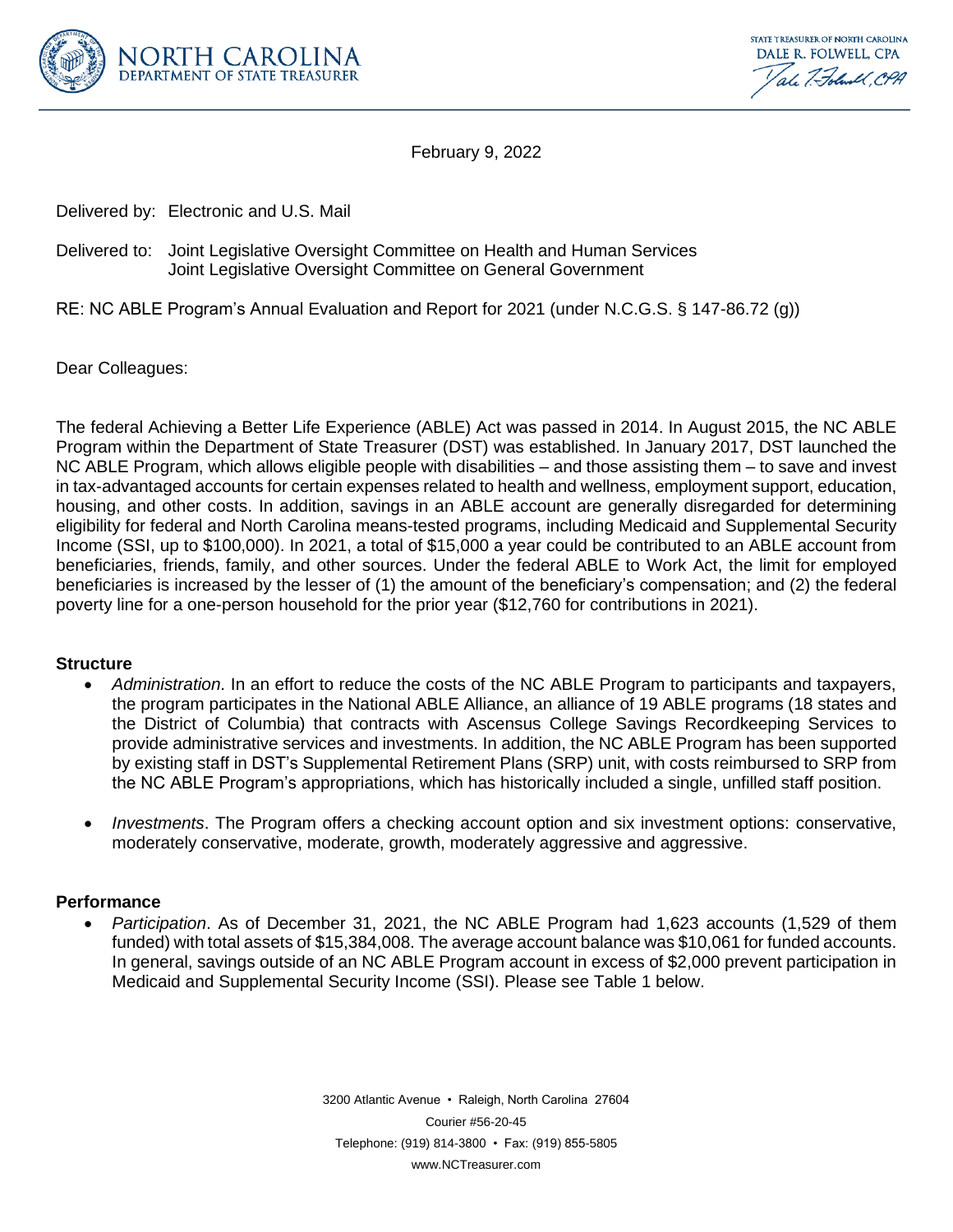

STATE TREASURER OF NORTH CAROLINA DALE R. FOLWELL, CPA ale 7. Foland CPA

| Year | <b>Funded</b><br><b>Accounts</b> | <b>Total Assets</b> | Growth<br>of Total<br><b>Assets</b> | <b>Average</b><br><b>Account</b><br><b>Balance</b> |
|------|----------------------------------|---------------------|-------------------------------------|----------------------------------------------------|
| 2017 | 238                              | \$855,241           |                                     | \$3,593                                            |
| 2018 | 535                              | \$2,790,811         | 226%                                | \$5,216                                            |
| 2019 | 869                              | \$6,022,005         | 115%                                | \$6,930                                            |
| 2020 | 1146                             | \$9,795,128         | 63%                                 | \$8,547                                            |
| 2021 | 1529                             | \$15,384,008        | 57%                                 | \$10,061                                           |

|  | Table 1: NC ABLE Program Participation, 2017-21 (as of December 31) |
|--|---------------------------------------------------------------------|
|  |                                                                     |

In addition, the NC ABLE Program has provided more than \$5.4 million of distributions to participants since the Program's launch in January 2017. These contributions and distributions suggest that the NC ABLE Program is becoming an integral part of participants' financial lives.

• *Investments*. Table 2 below shows the percentage of assets in the NC ABLE Program that were allocated to each investment option as of December 31, 2021, as well as the annual return for each option.

| <b>Investment Option</b>   | <b>Asset</b><br><b>Allocation</b> | <b>Annual Return</b><br>(2021) |
|----------------------------|-----------------------------------|--------------------------------|
| Conservative               | 10%                               | 2.12%                          |
| Moderately<br>Conservative | 8%                                | 5.95%                          |
| Moderate                   | 12%                               | 8.74%                          |
| Growth                     | 17%                               | 11.55%                         |
| Moderately<br>Aggressive   | 14%                               | 14.34%                         |
| Aggressive                 | 18%                               | 17.24%                         |
|                            |                                   |                                |
| <b>Checking Account</b>    | 21%                               | $0.01\%$ *                     |

*Table 2: NC ABLE Program Investment Options, as of December 31, 2021*

\*The checking account is a variable rate interest-bearing account.

#### **Accomplishments and Changes**

- *Marketing*. The NC ABLE Program is supported through DST's statewide community engagement efforts, collaborations with key nonprofit organizations and outreach through social media.
	- o We continued to engage and educate in a virtual environment in 2021 hosting webinars and partnering with governmental and community organizations to present key facts and features of the NC ABLE Program for its eligible population and advocates.

3200 Atlantic Avenue • Raleigh, North Carolina 27604 Courier #56-20-45 Telephone: (919) 814-3800 • Fax: (919) 855-5805 www.NCTreasurer.com